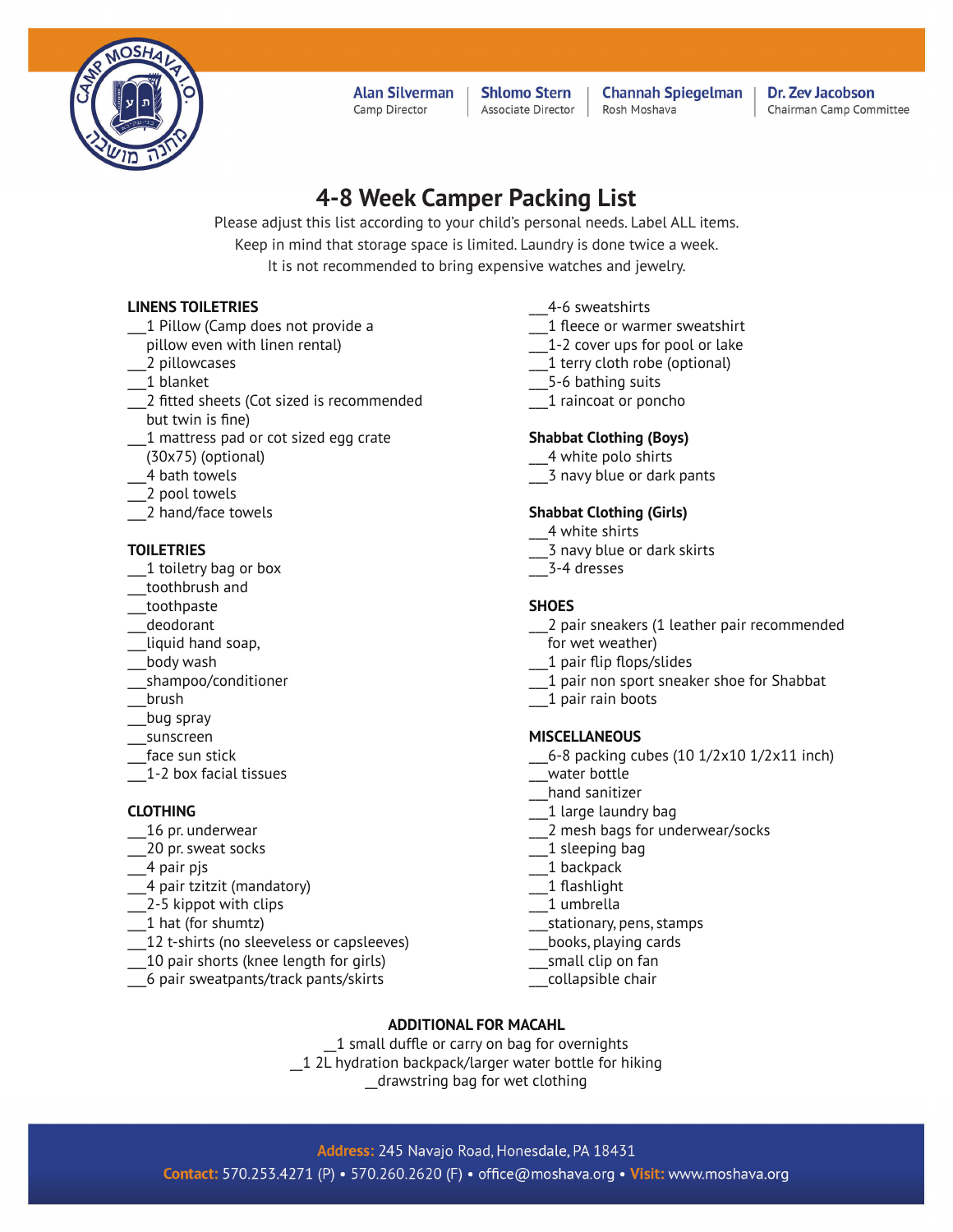

**Alan Silverman** Camp Director

**Shlomo Stern** Associate Director

**Channah Spiegelman** Rosh Moshava

Dr. Zev Jacobson Chairman Camp Committee

# **Kaytana Packing List**

Please adjust this list according to your child's personal needs. Label ALL items. Keep in mind that storage space is limited. Laundry is done twice a week. It is not recommended to bring expensive watches and jewelry.

### **LINENS TOILETRIES**

- \_\_\_1 pillow (camp does not provide a pillow even with linen rental)
- \_\_\_1 pillowcases
- \_\_\_1 blanket
- 1 fitted sheet (cot sized is recommended but twin is fine)
- \_\_\_1 mattress pad or cot sized egg crate
- (30x75) (optional)
- \_\_\_2 bath towels
- \_\_\_2 pool towels
- \_\_\_2 hand/face towels

#### **TOILETRIES**

- 1 toiletry bag or box
- \_\_\_toothbrush
- \_\_\_toothpaste
- \_\_\_deodorant
- \_\_\_liquid hand soap
- \_\_\_body wash
- \_\_\_shampoo/conditioner
- \_\_\_brush
- \_\_\_bug spray
- \_\_\_sunscreen
- face sun stick
- \_\_\_1 box facial tissues

#### **CLOTHING**

- \_\_\_10 pair underwear
- \_\_\_10 pair socks
- \_\_\_2 pair pjs
- \_\_\_2 pair tzitzit (mandatory)
- \_\_\_3 kippot with clips
- \_\_\_1 hat (for shumtz)
- \_\_\_8 t-shirts (no sleeveless or capsleeves)
- \_\_\_6 pair shorts (knee length for girls)
- \_\_\_4 pair sweatpants/track pants/skirts
- \_\_\_2-4 sweatshirts
- \_\_\_1 fleece or warmer sweatshirt
- 1 cover ups for pool or lake
- \_\_\_1 terry cloth robe (optional)
- \_\_\_3-4 bathing suits
- \_\_\_1 raincoat or poncho

#### **Shabbat Clothing (Boys)**

- \_\_\_2 white polo shirts
- \_\_\_2 navy blue or dark pants

#### **Shabbat Clothing (Girls)**

- \_\_\_2 white shirts
- \_\_\_2 navy blue or dark skirts
- \_\_\_2 dresses

#### **SHOES**

- \_\_\_2 pair sneakers (1 leather pair recommended for wet weather)
- \_\_\_1 pair flip flops/slides
- \_\_\_1 pair non sport sneaker shoe for Shabbat
- \_\_\_1 pair rain boots

#### **MISCELLANEOUS**

- \_\_\_6-8 packing cubes (10 1/2x10 1/2x11 inch)
- \_\_\_water bottle
- \_\_\_hand sanitizer
- 1 large laundry bag
- \_\_\_2 mesh bags for underwear/socks
- \_\_\_1 sleeping bag
- \_\_\_1 backpack
- \_\_\_1 flashlight
- \_\_\_1 umbrella
- \_\_\_stationary, pens, stamps
- \_\_\_books, playing cards
- \_\_\_small clip on fan
- \_\_\_collapsible chair